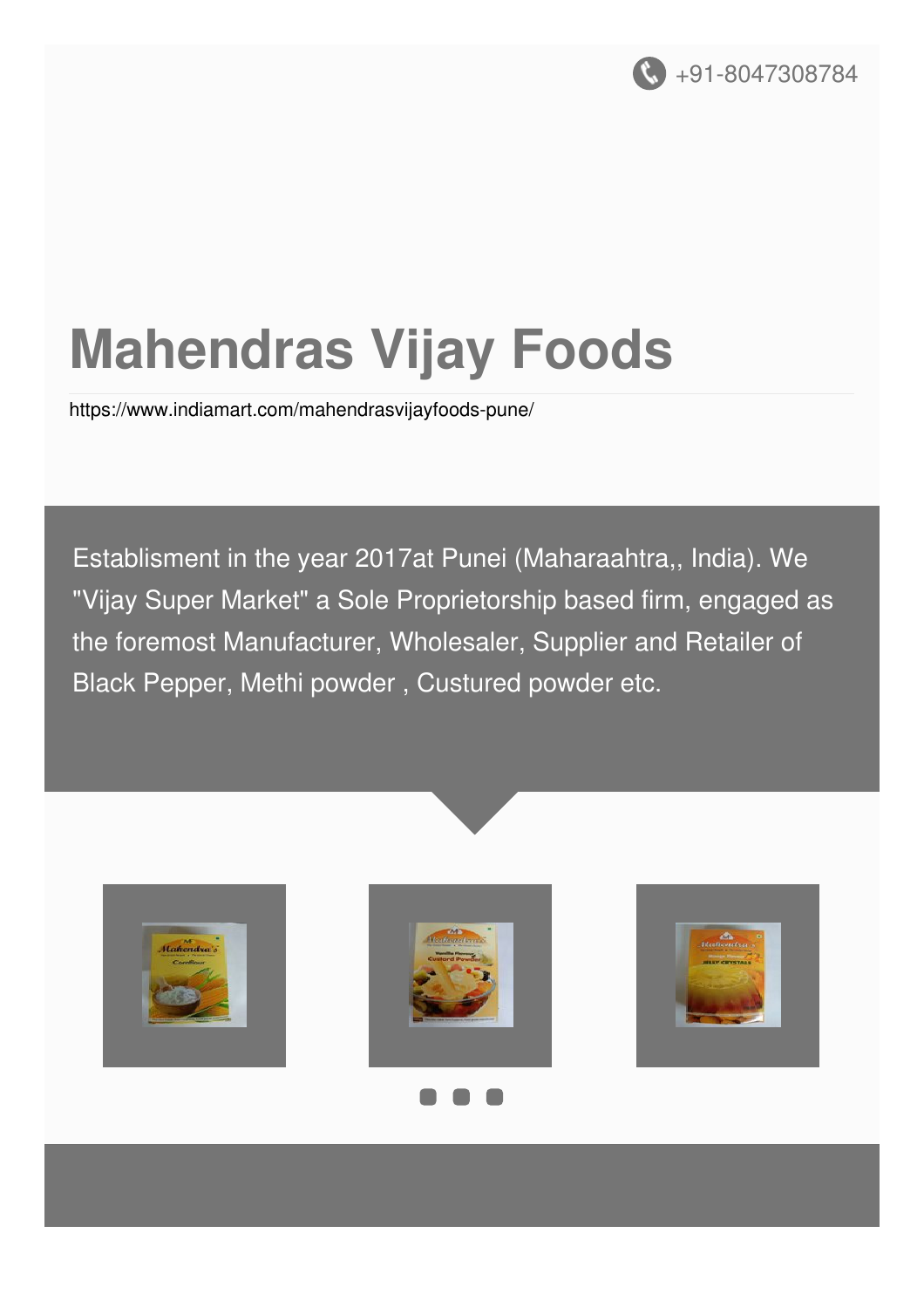### About Us

Establisment in the year 2017at Punei (Maharaahtra,, India). We "Vijay Super Market" a Sole Proprietorship based firm, engaged as the foremost Manufacturer, Wholesaler, Supplier and Retailer of Black Pepper, Methi powder , Custured powder etc.

#### **For more information, please visit**

<https://www.indiamart.com/mahendrasvijayfoods-pune/profile.html>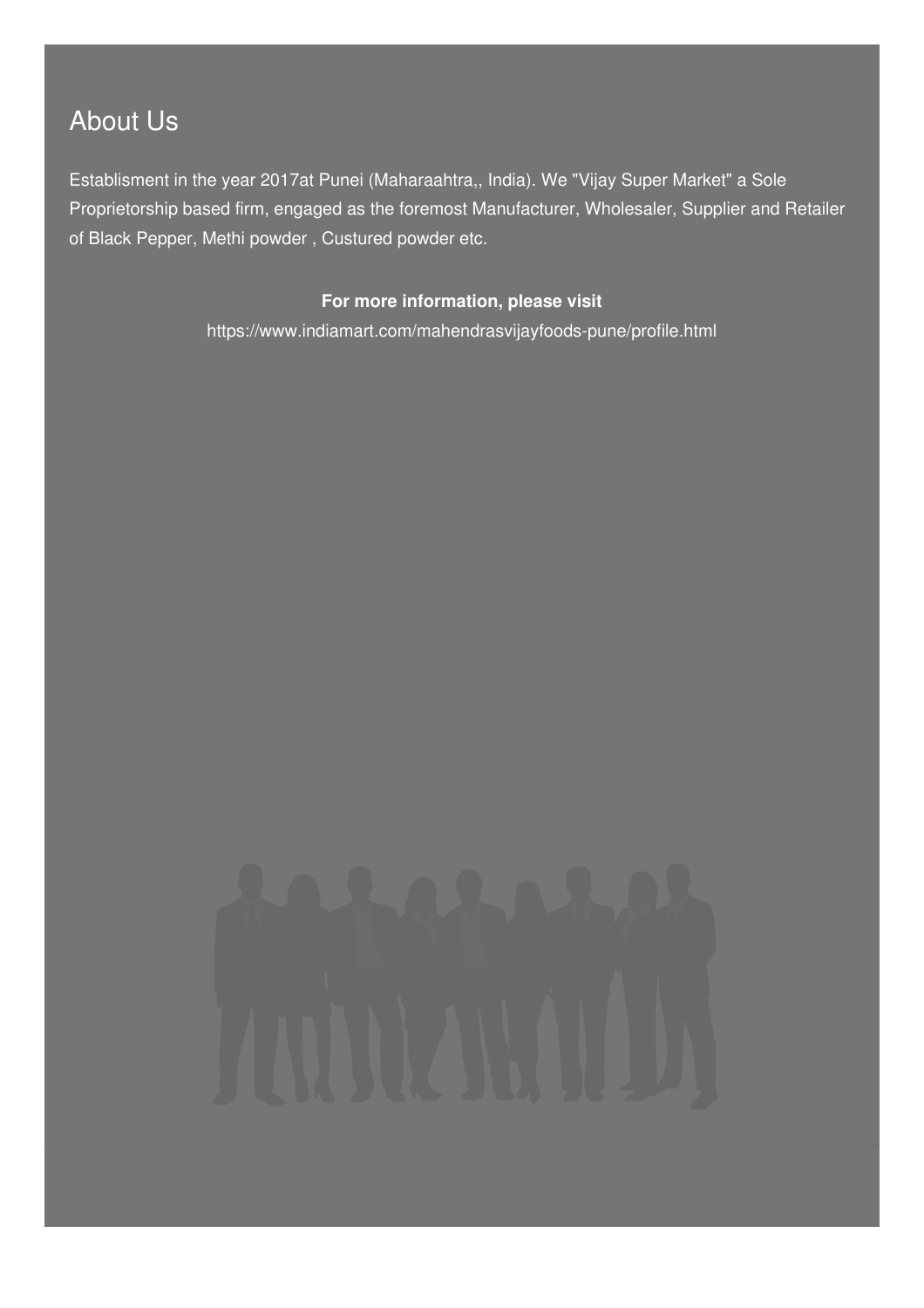#### **COOKING FLOUR**



100g Cornflour Powder



1kg Wheat Flour



500g Ragi Flour



500g Jowar Flour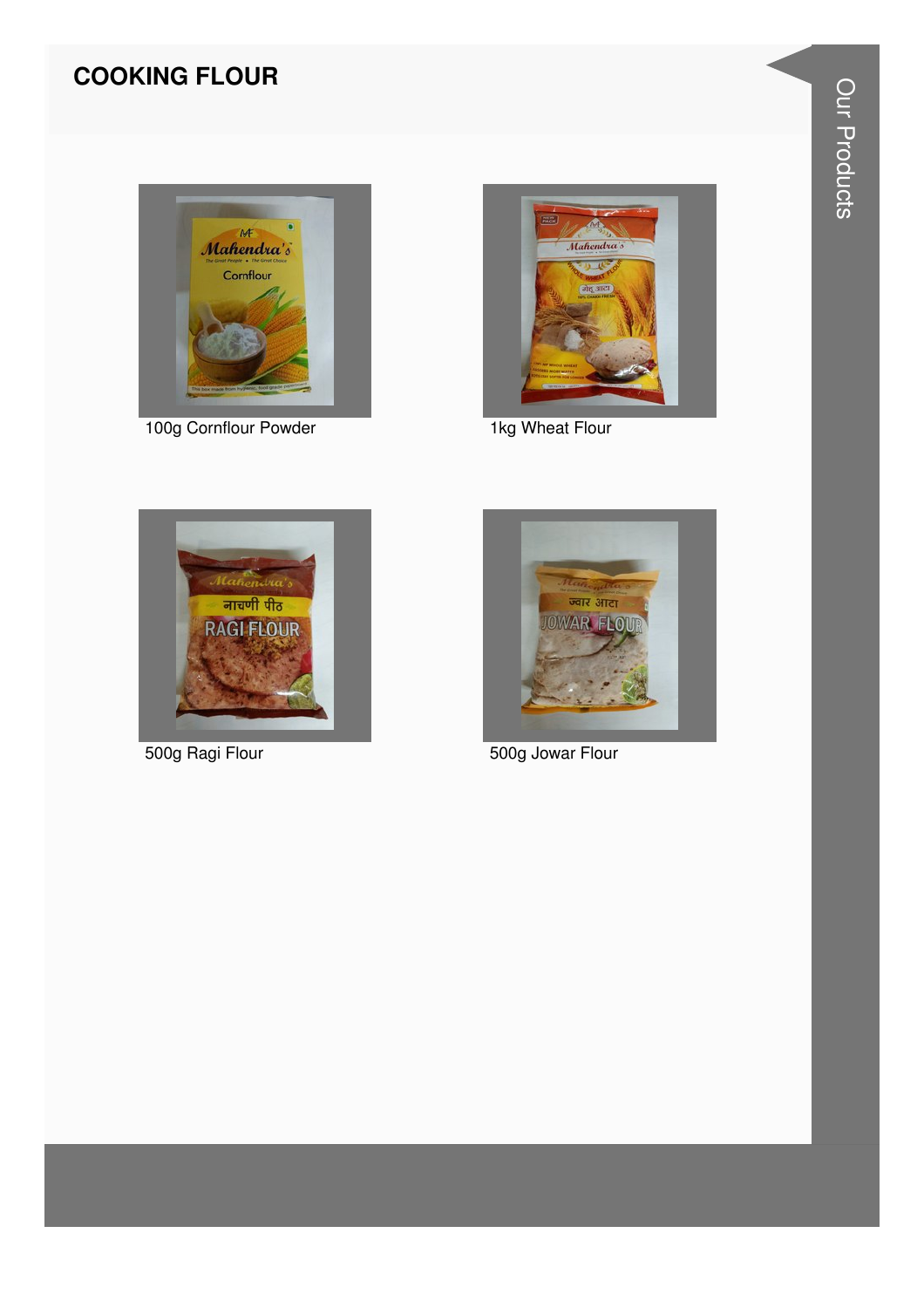#### **CUSTARD POWDER**



Vanilla Flavour Custard Powder



**Strawberry Flavour Custard** Powder



Chocolate Flavour Custard Powder



Pista Flavour Custard Powder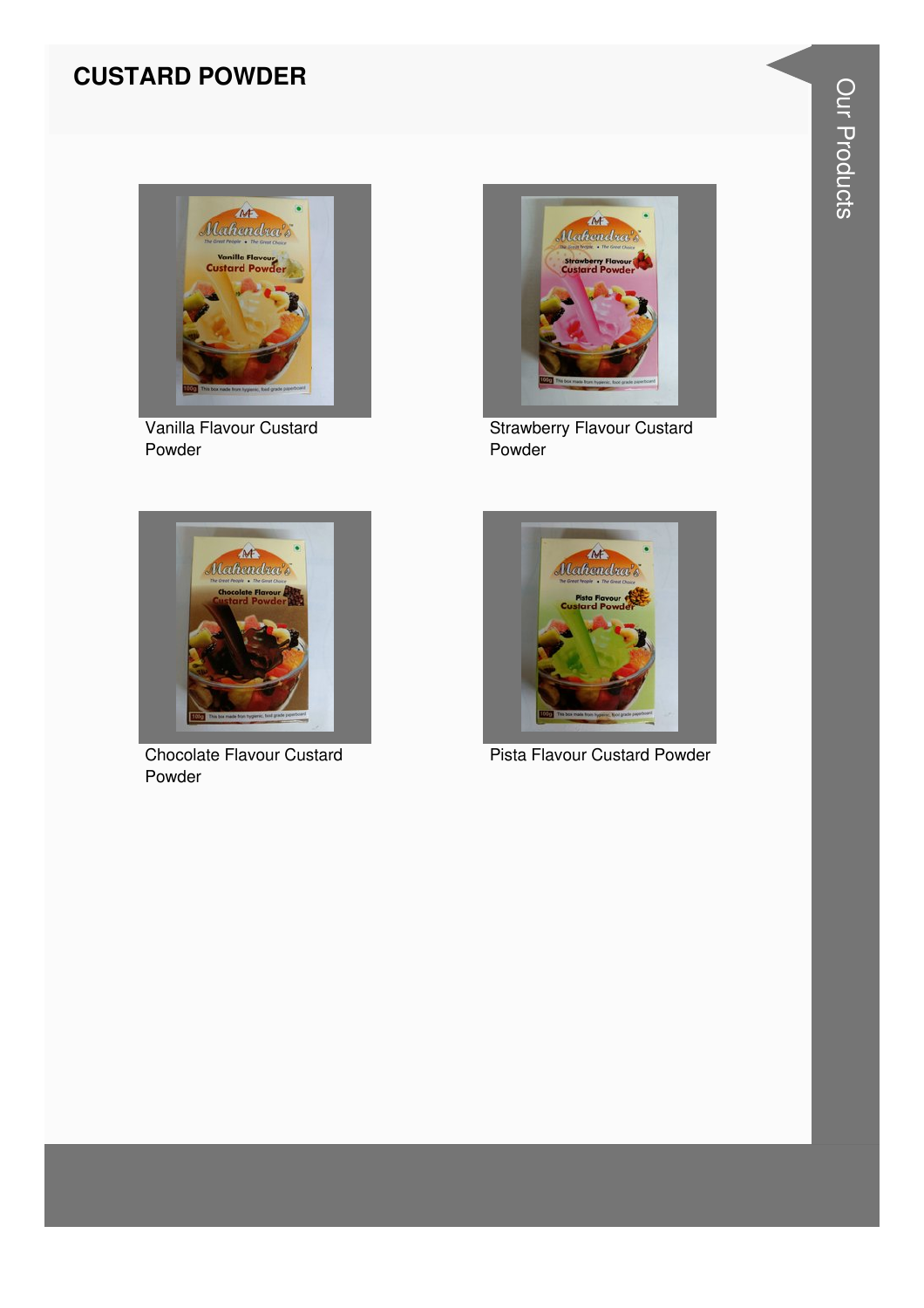#### **JELLY CRYSTALS**



Mango Flavour Jelly Crystals



Pineapple Flavour Jelly Crystals



**Strawberry Flavour Jelly** Crystals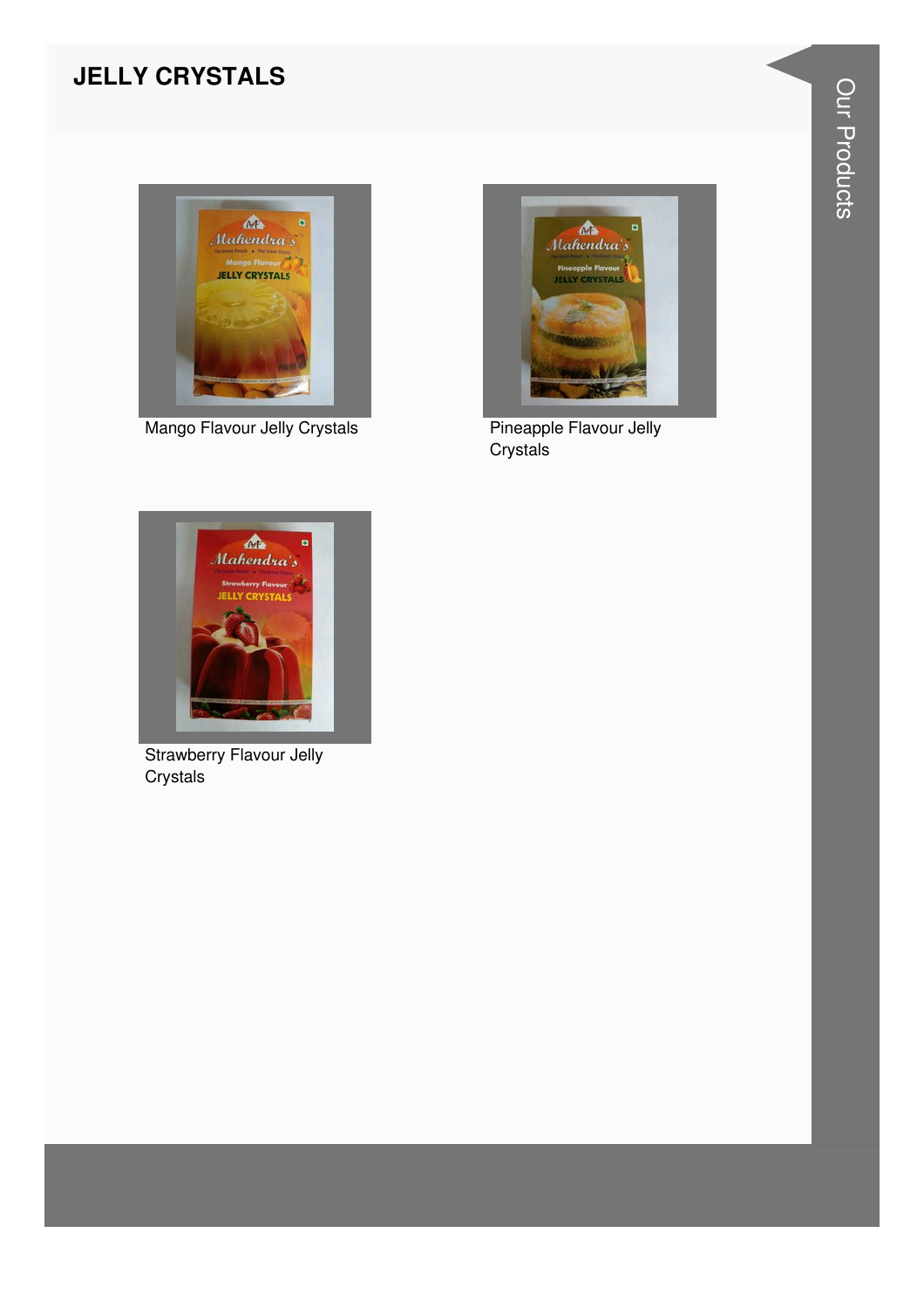

500g Bajra Flour



50g Baking Soda



100g Cooking Soda



25g Black Pepper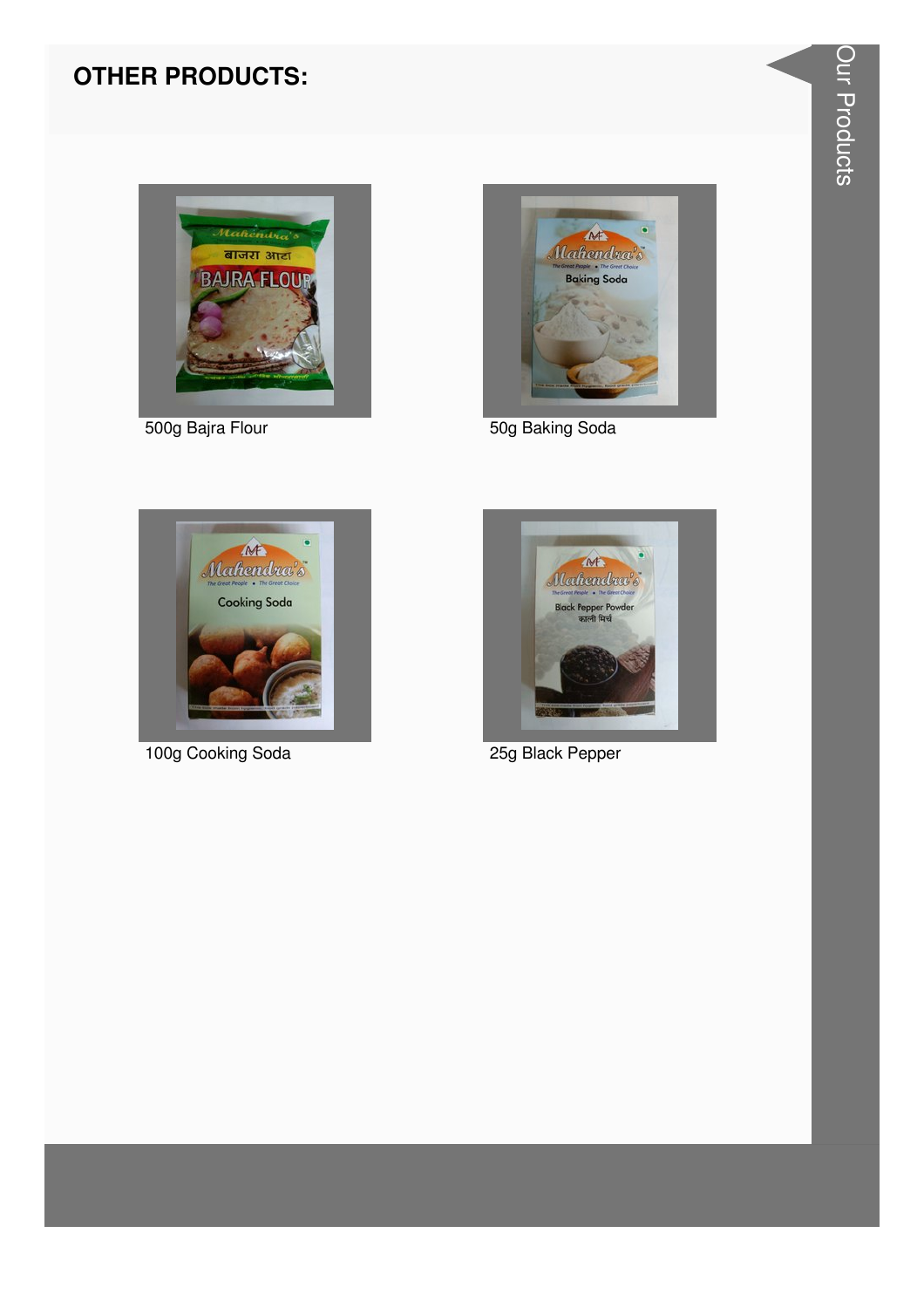

10g White Pepper



500g Idli Rawa



500g Keshri Rawa



100g Icing Sugar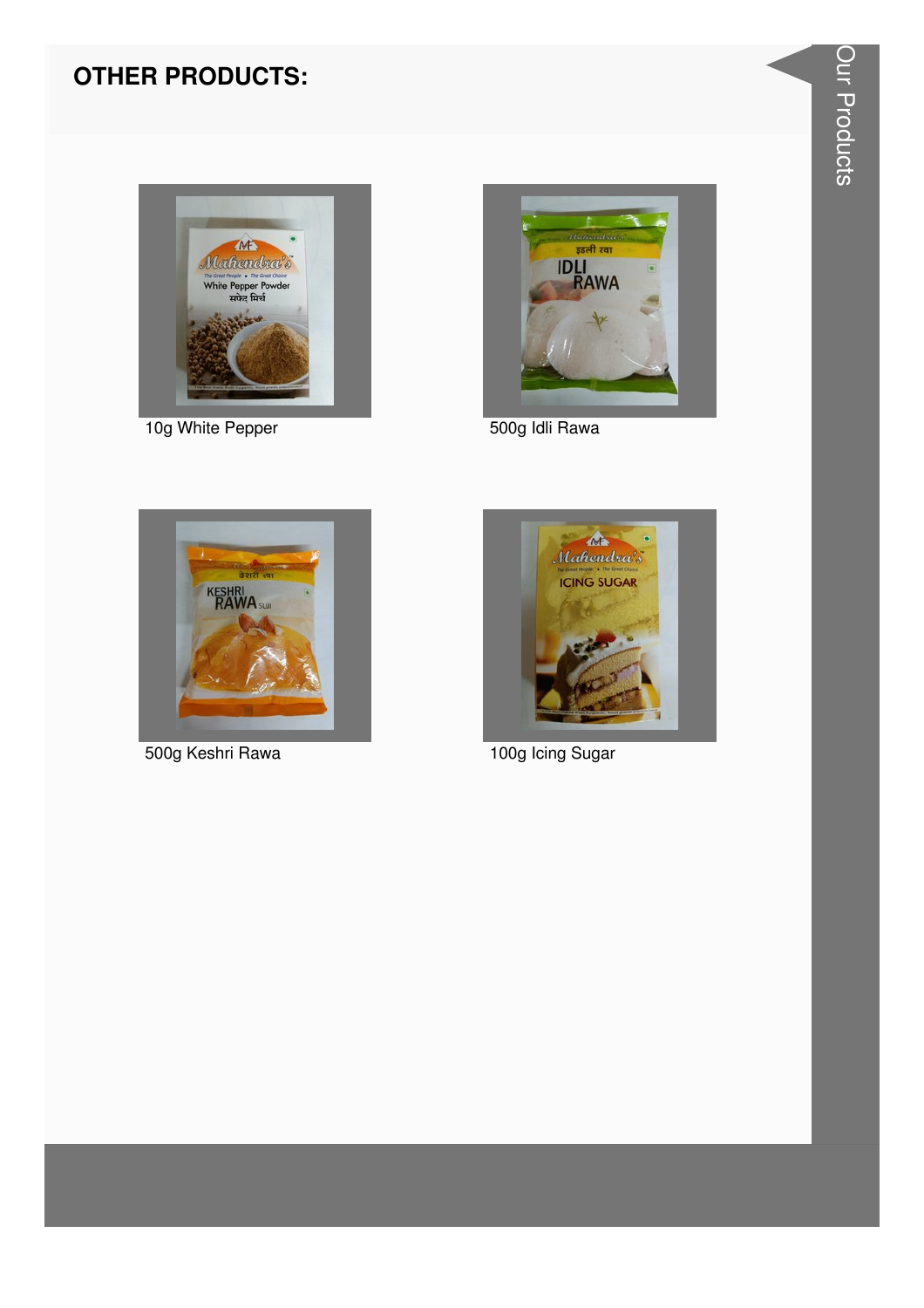

10g Cardamom Powder



100g Caramel Pudding



100g Amala Powder



100g Rock Salt Powder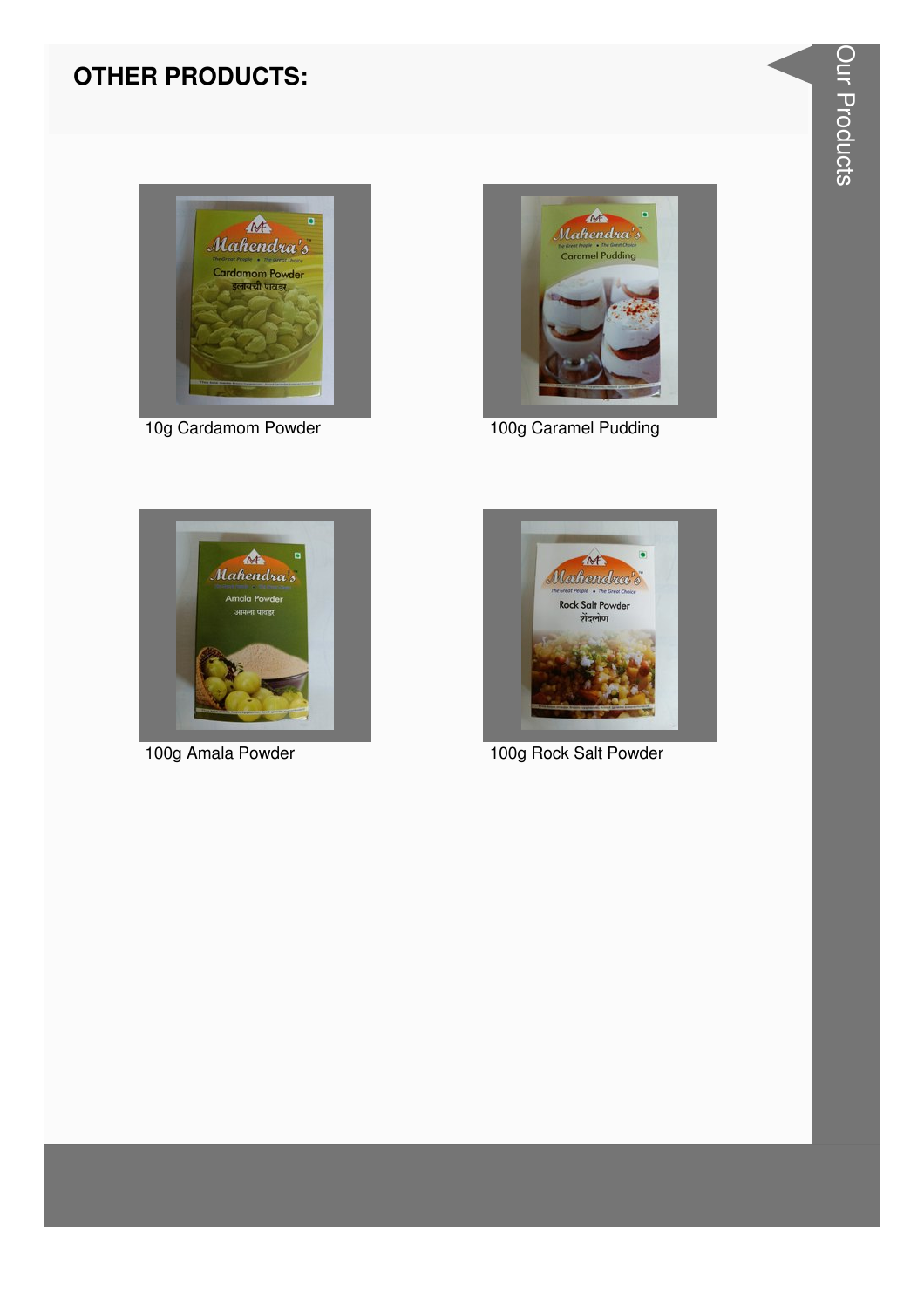



50g Coca Powder **Mono Sodium Glutamate** 



25g Pizza Mix Seasonings 25g Citric Acid

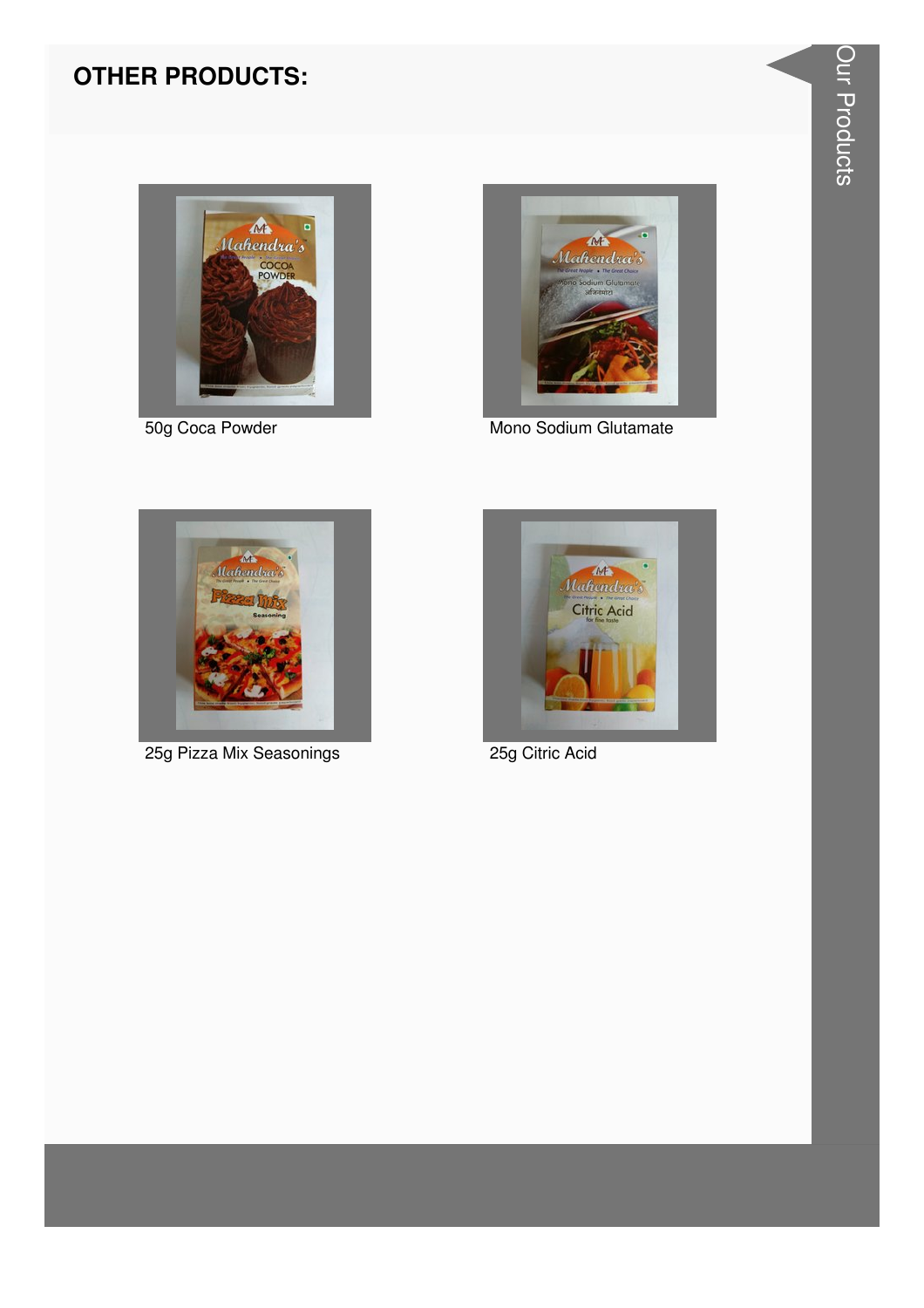

50g Drinking Chocolate



500g Wheat Porridge Daliya



10g Cinnamom Powder



50g Baking Powder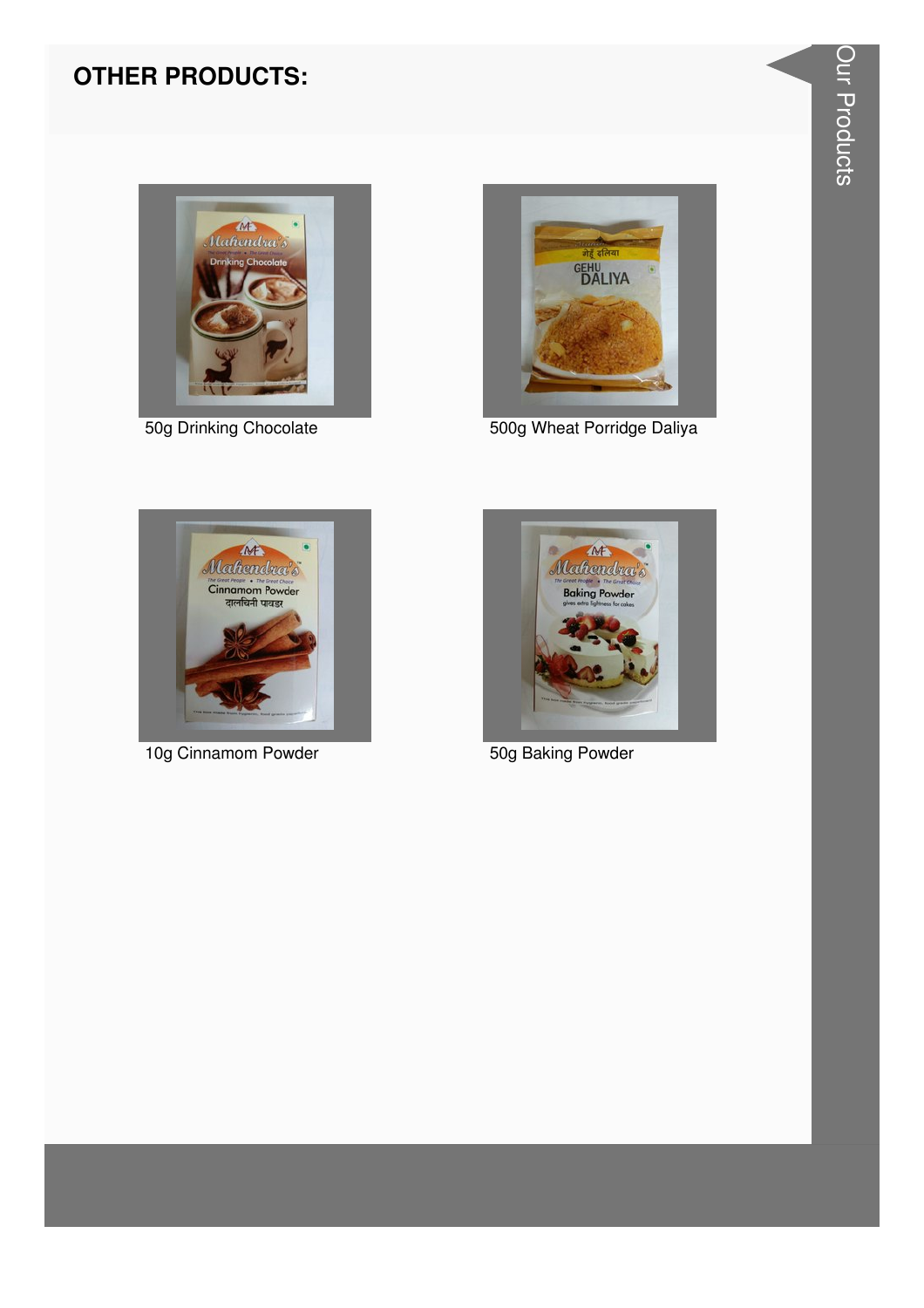

50g Amchur Powder



25g Sodium Benzoate



50g Jira Powder



25g Glycerol Mono Steatite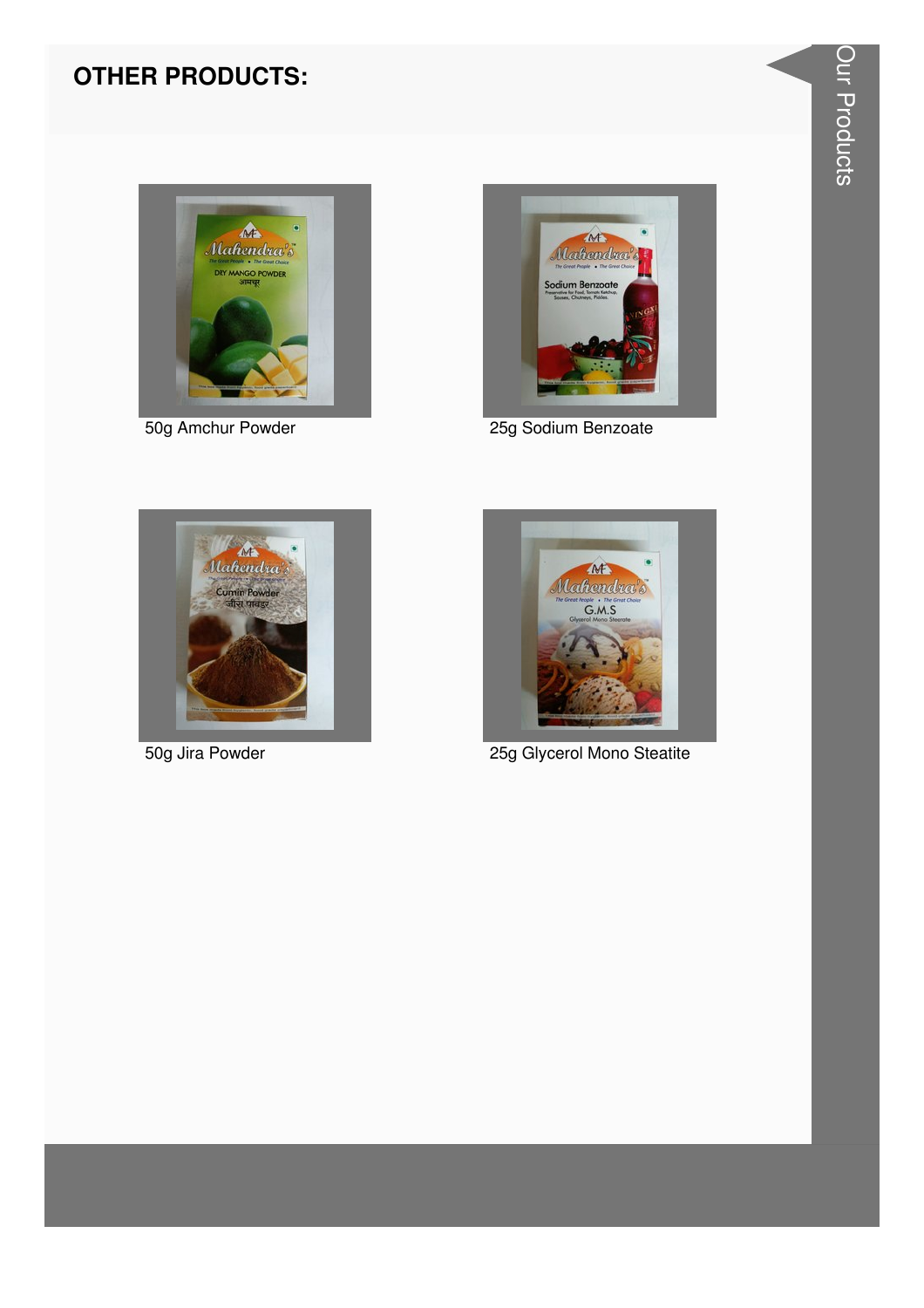

25g Dry Yeast



25g Chaas Masala



10g Cloves Powder



100g Multani Mati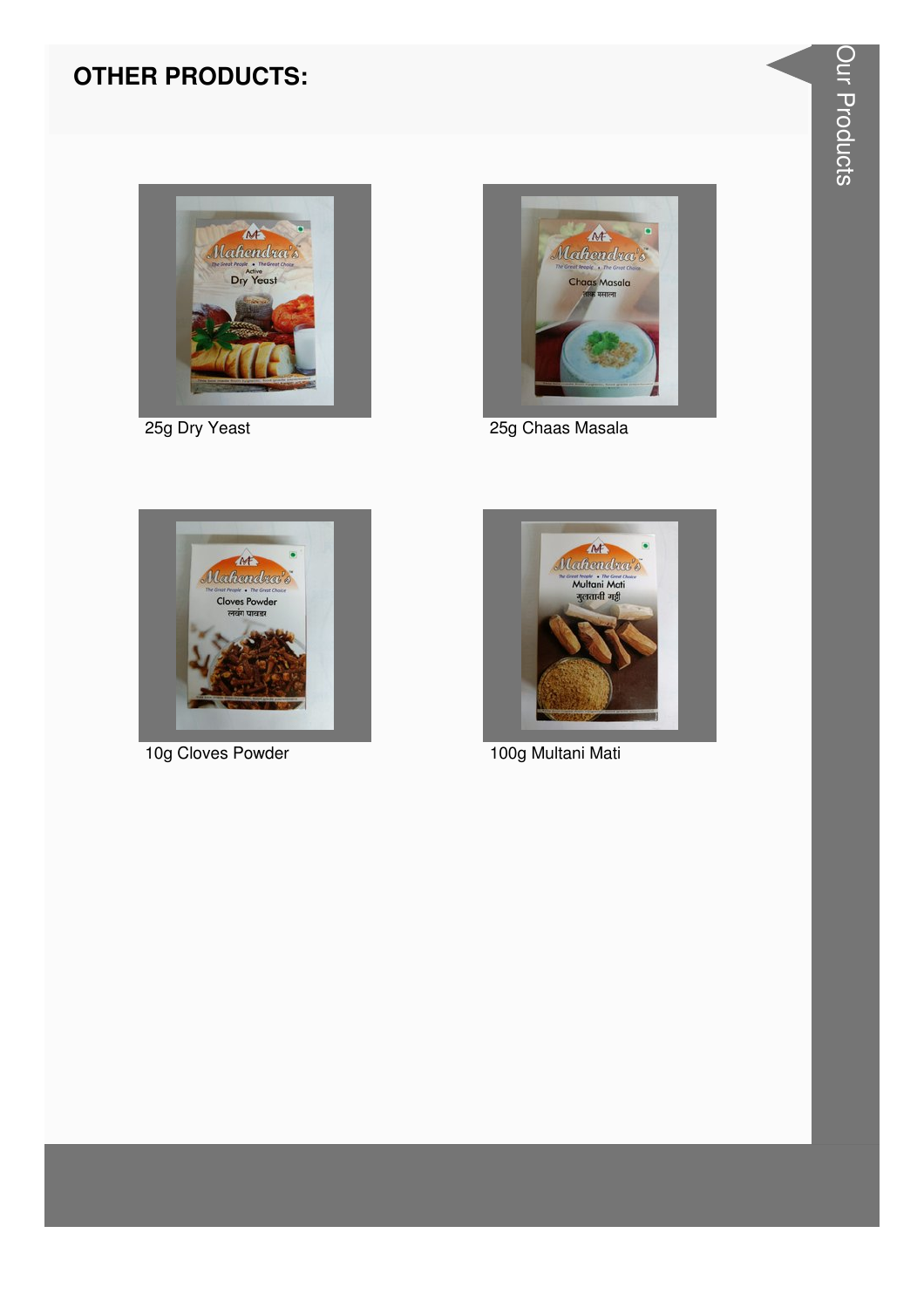

50g Methi Powder



25g Whipped Cream Powder



25g Chilly Flakes Herb



25g Sandalwood Powder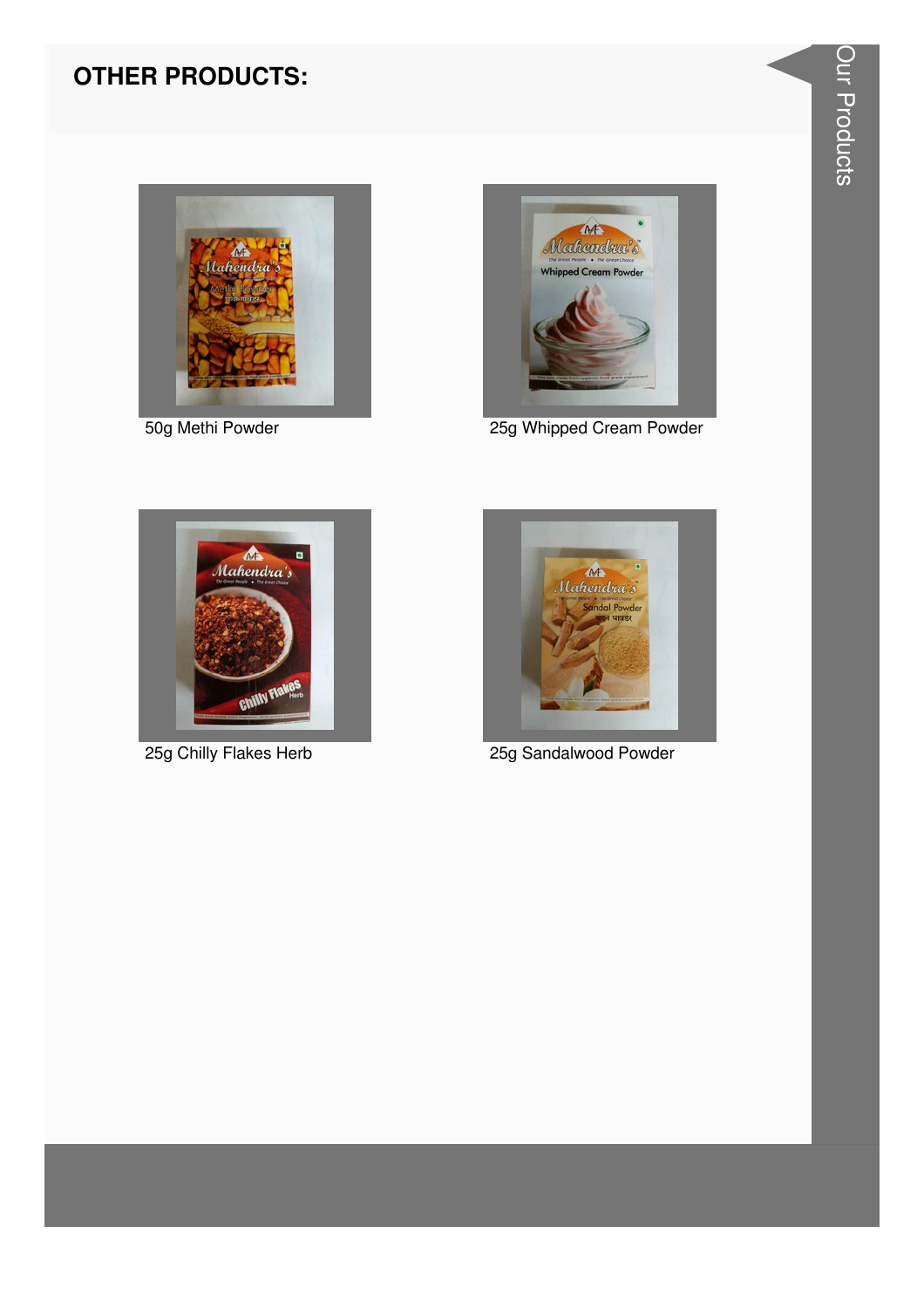

100g Aritha Powder



25g Amba Haldi Powder



25g Oregano Powder



25g Kasuri Methi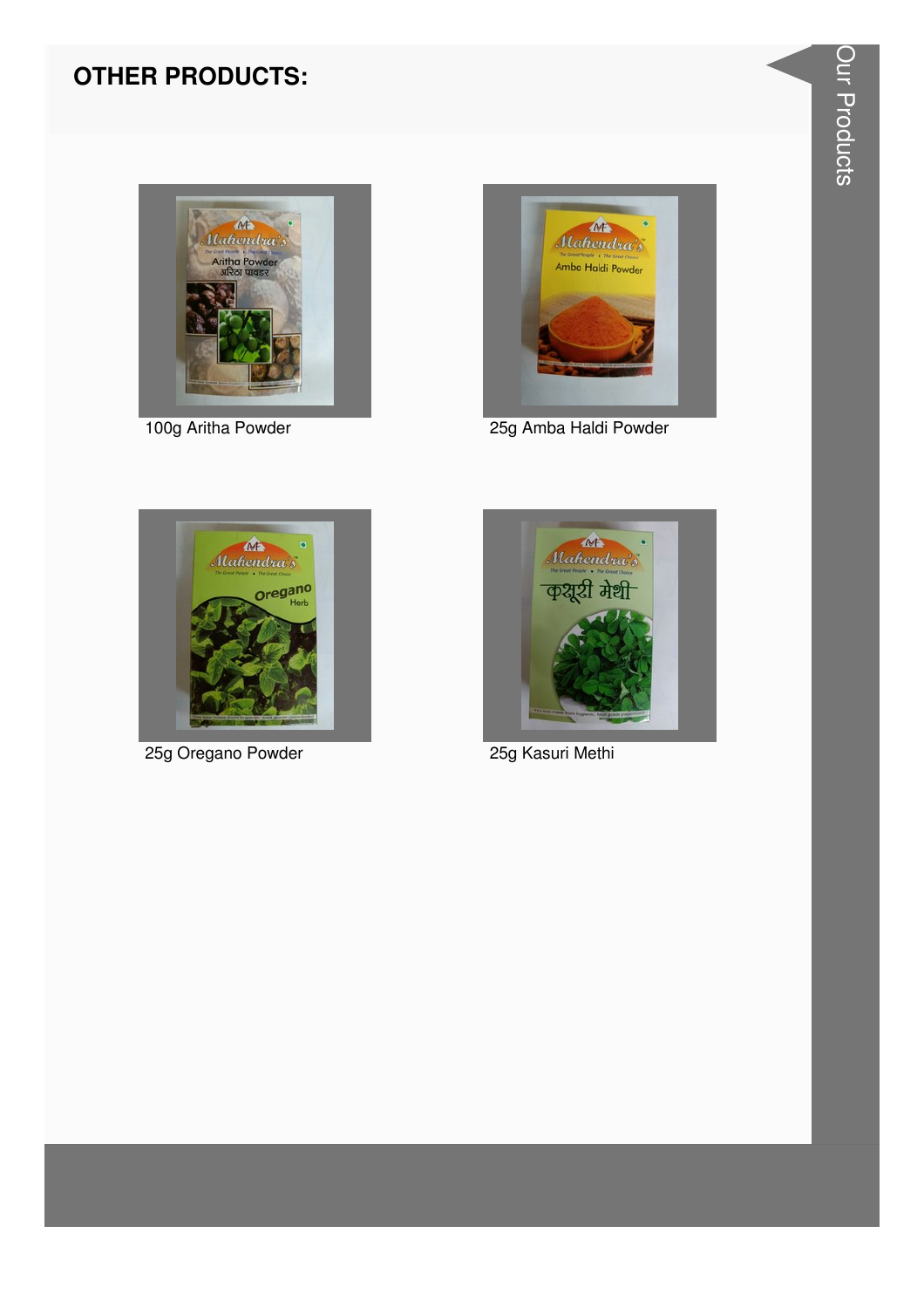

100g Shikakai Powder



25g Jeshtmadh Powder



10g Nutmeg Powder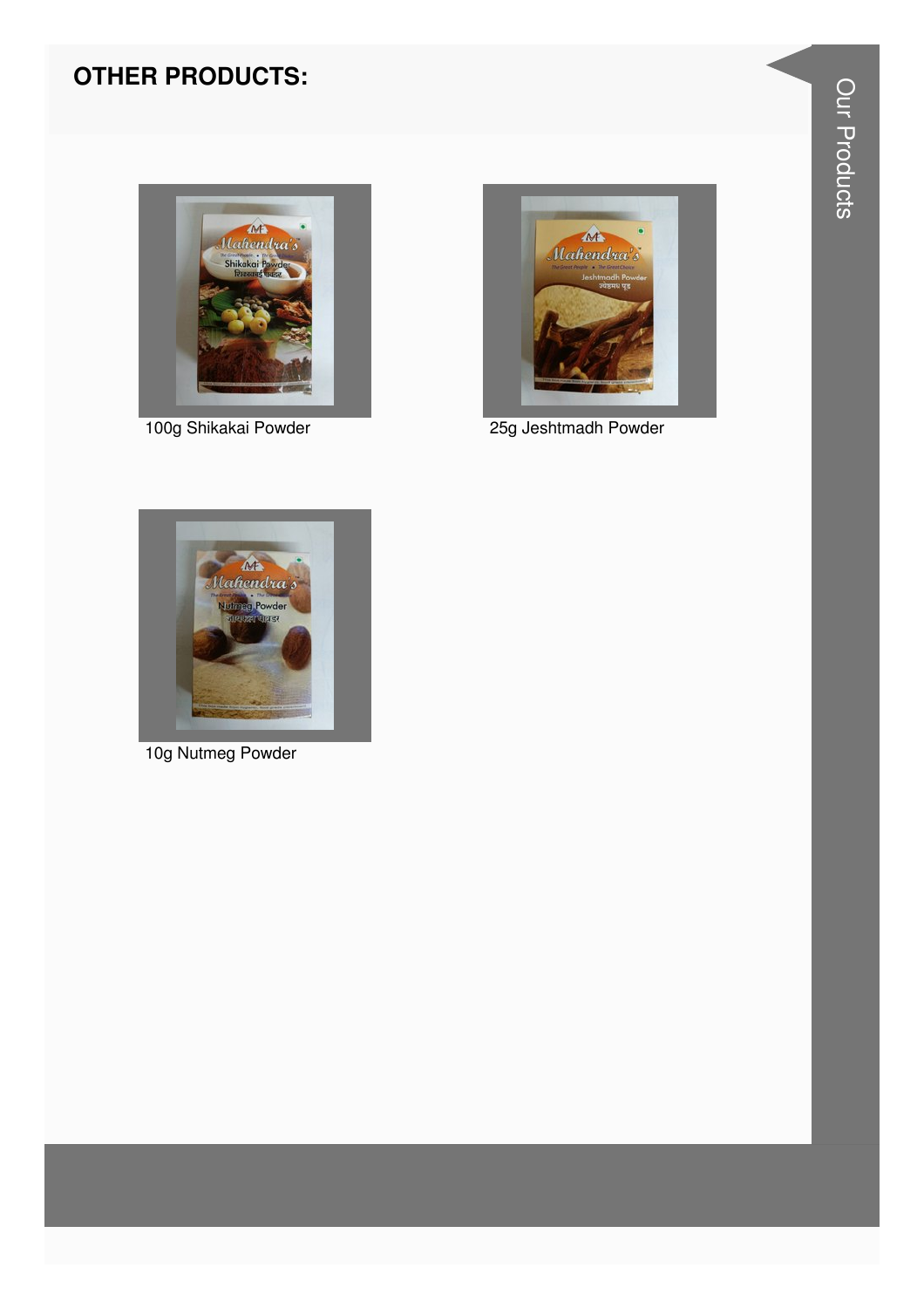## Factsheet

| Year of Establishment            | $\div$ 2017         |
|----------------------------------|---------------------|
| <b>Nature of Business</b>        | : Manufacturer      |
| <b>Total Number of Employees</b> | $: 11$ to 25 People |